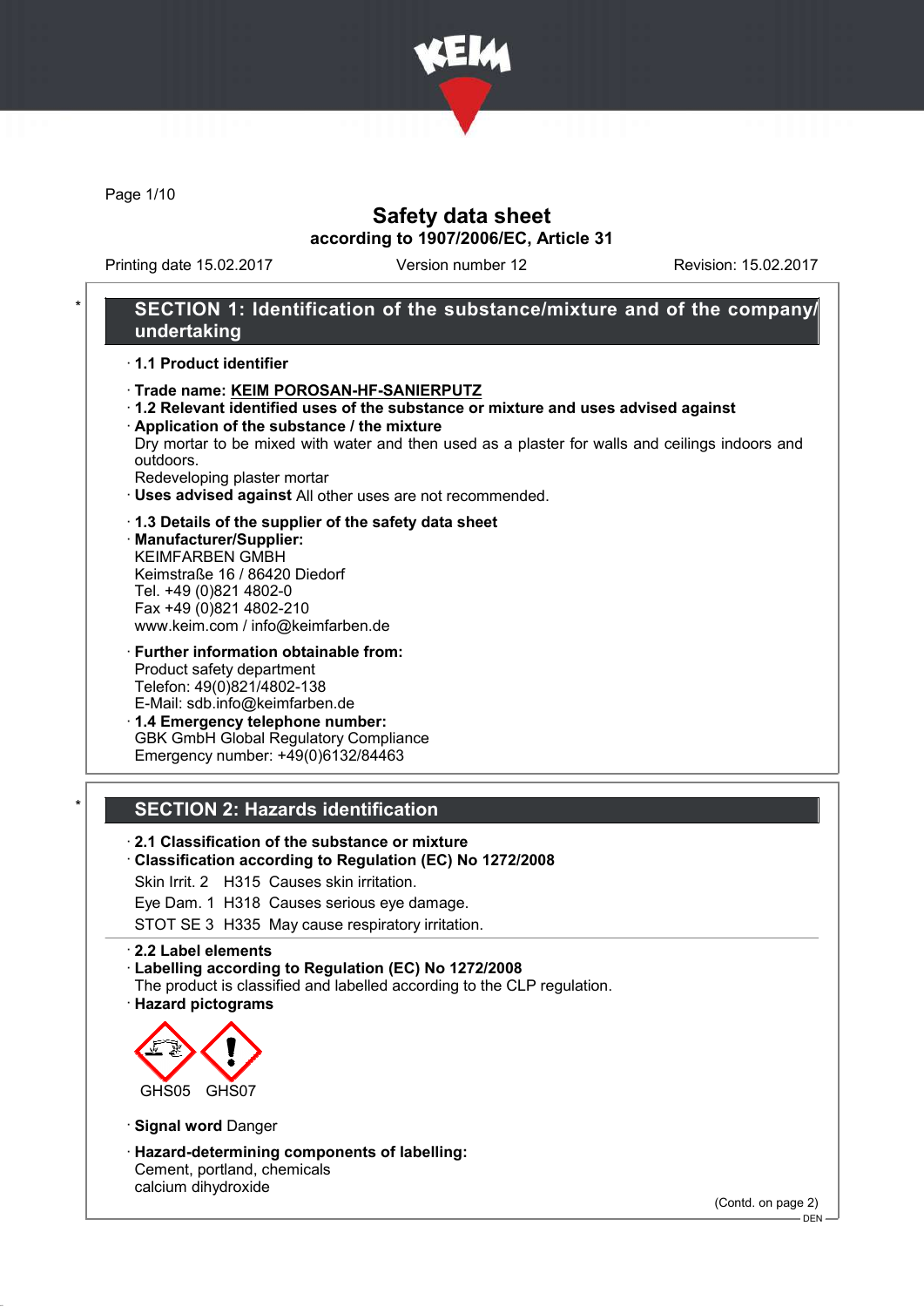

Page 2/10

## Safety data sheet according to 1907/2006/EC, Article 31

Printing date 15.02.2017 Version number 12 Revision: 15.02.2017

#### Trade name: KEIM POROSAN-HF-SANIERPUTZ

|                                | (Contd. of page 1)                                                                                                                                 |
|--------------------------------|----------------------------------------------------------------------------------------------------------------------------------------------------|
| $\cdot$ Hazard statements      |                                                                                                                                                    |
| H315 Causes skin irritation.   |                                                                                                                                                    |
|                                | H318 Causes serious eye damage.                                                                                                                    |
|                                | H335 May cause respiratory irritation.                                                                                                             |
| · Precautionary statements     |                                                                                                                                                    |
| P280                           | Wear protective gloves/protective clothing/eye protection/face protection.                                                                         |
| P271                           | Use only outdoors or in a well-ventilated area.                                                                                                    |
| P261 and the P261 and the P261 | Avoid breathing dust.                                                                                                                              |
|                                | P305+P351+P338 IF IN EYES: Rinse cautiously with water for several minutes. Remove contact<br>lenses, if present and easy to do. Continue rinsing. |
| P315                           | Get immediate medical advice/attention.                                                                                                            |
| P304+P340                      | IF INHALED: Remove person to fresh air and keep comfortable for breathing.                                                                         |
| P302+P352                      | IF ON SKIN: Wash with plenty of soap and water.                                                                                                    |
| P362                           | Take off contaminated clothing.                                                                                                                    |
| P332+P313                      | If skin irritation occurs: Get medical advice/attention.                                                                                           |
| 2.3 Other hazards              |                                                                                                                                                    |
|                                | This Product contains cement. Cement produces an alkaline reaction with moisture or water. Avoid                                                   |
|                                | contact with eyes and prolonged skin contact.                                                                                                      |
|                                | · Results of PBT and vPvB assessment                                                                                                               |
| $\cdot$ PBT: Not applicable.   |                                                                                                                                                    |
| $\cdot$ vPvB: Not applicable.  |                                                                                                                                                    |
|                                |                                                                                                                                                    |

### SECTION 3: Composition/information on ingredients

#### · Dangerous components:

| CAS: 65997-15-1                        | Cement, portland, chemicals                                                                       | $10 - 25%$ |  |
|----------------------------------------|---------------------------------------------------------------------------------------------------|------------|--|
| EINECS: 266-043-4                      | Eye Dam. 1, H318; $\Diamond$ Skin Irrit. 2, H315; STOT SE<br>3. H335                              |            |  |
|                                        |                                                                                                   |            |  |
| CAS: 1305-62-0                         | calcium dihydroxide                                                                               | $< 3\%$    |  |
| EINECS: 215-137-3                      | Eye Dam. 1, H318; $\Diamond$ Skin Irrit. 2, H315; STOT SE                                         |            |  |
| Reg.nr.: 01-2119475151-45-XXXX 3, H335 |                                                                                                   |            |  |
|                                        | $\cdot$ Additional information: Ear the wording of the listed because phrases refer to section 16 |            |  |

· Additional information: For the wording of the listed hazard phrases refer to section 16.

### SECTION 4: First aid measures

#### · 4.1 Description of first aid measures

- · General information: When seeing the doctor we suggest to present this safety data sheet.
- · After inhalation: Supply fresh air; consult doctor in case of complaints.
- · After skin contact:

Immediately wash with water and soap and rinse thoroughly.

Do not use solvents or thinners.

If skin irritation continues, consult a doctor.

(Contd. on page 3)  $-$  DEN  $-$ 

<sup>·</sup> 3.2 Mixtures

<sup>·</sup> Description: Portland-cement, calcium dihydroxide, aggregates and additives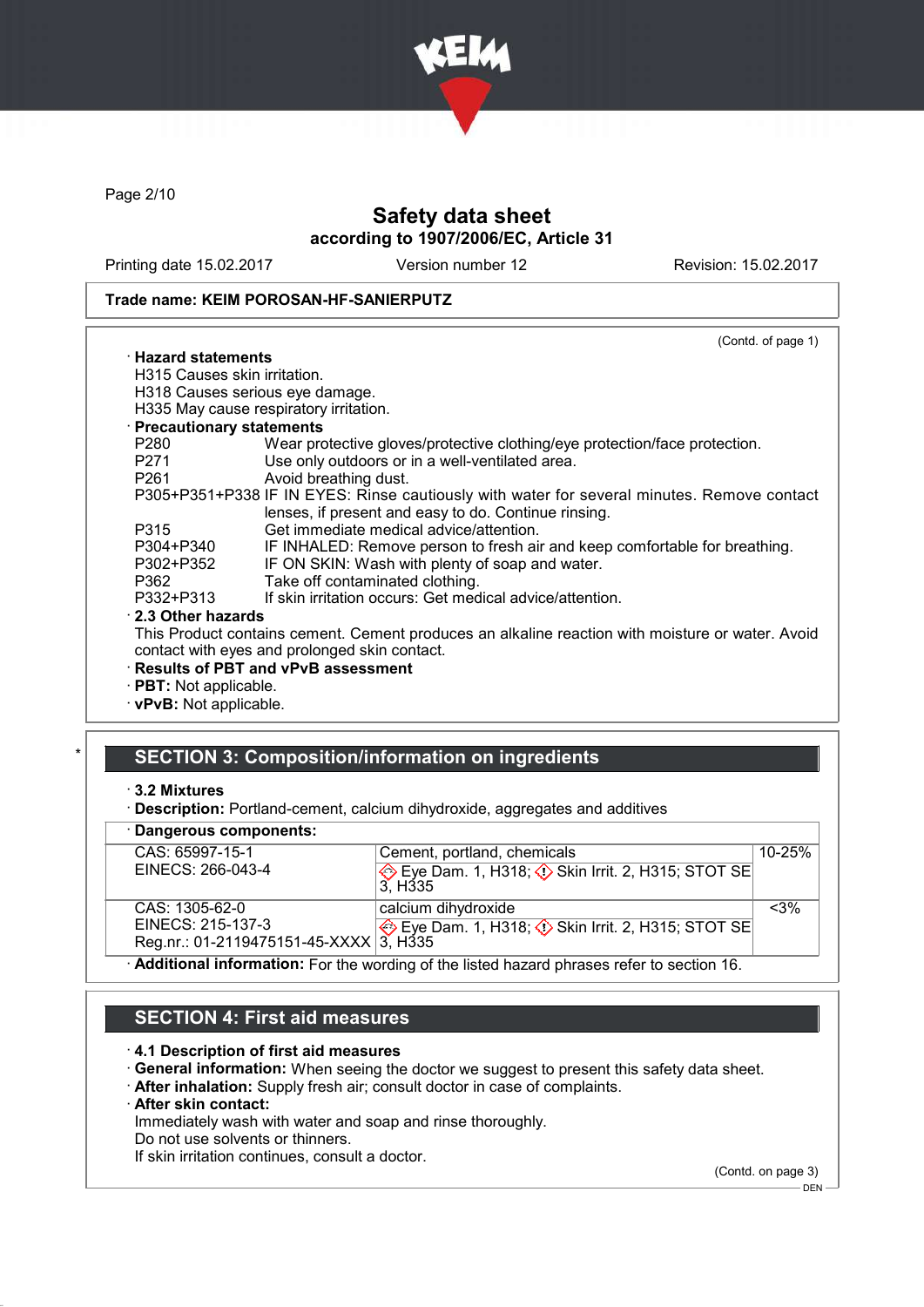

Page 3/10

## Safety data sheet according to 1907/2006/EC, Article 31

Printing date 15.02.2017 Version number 12 Revision: 15.02.2017

#### Trade name: KEIM POROSAN-HF-SANIERPUTZ

· After eye contact:

(Contd. of page 2)

.<br>– DEN -

- Rinse opened eye for several minutes under running water. Then consult a doctor. · After swallowing:
- 
- Rinse mouth and throat well with water. Do not induce vomiting; call for medical help immediately.
- · 4.2 Most important symptoms and effects, both acute and delayed
- No further relevant information available.
- · 4.3 Indication of any immediate medical attention and special treatment needed
- No further relevant information available.

### SECTION 5: Firefighting measures

- · 5.1 Extinguishing media
- · Suitable extinguishing agents:
- Product itself does not burn. Co-ordinate fire-fighting measures to the fire surroundings.
- · 5.2 Special hazards arising from the substance or mixture
- No further relevant information available.
- · 5.3 Advice for firefighters
- · Protective equipment: Wear self-contained respiratory protective device.
- · Additional information

Dispose of fire debris and contaminated fire fighting water in accordance with official regulations. In case of fire do not breathe smoke, fumes and vapours.

## SECTION 6: Accidental release measures

| $\cdot$ 6.1 Personal precautions, protective equipment and emergency procedures<br>Avoid contact with skin and eyes. |                    |
|----------------------------------------------------------------------------------------------------------------------|--------------------|
| Avoid formation of dust.                                                                                             |                    |
| Use respiratory protective device against the effects of fumes/dust/aerosol.                                         |                    |
| Respect the protection rules (see section 7 a. 8).                                                                   |                    |
| Product forms slippery surface when combined with water.                                                             |                    |
| 6.2 Environmental precautions:                                                                                       |                    |
| Do not allow product to reach soil, sewage system or any water course.                                               |                    |
| Follow local governmental rules and regulations.                                                                     |                    |
| 6.3 Methods and material for containment and cleaning up:                                                            |                    |
| Close drainages (Risk of blocking)                                                                                   |                    |
| Danger of slipping!                                                                                                  |                    |
| Avoid formation of dust.                                                                                             |                    |
| Ensure adequate ventilation.                                                                                         |                    |
| Pick up mechanically.                                                                                                |                    |
| Dispose of the material collected according to regulations.                                                          |                    |
| Clear contaminated areas thoroughly.                                                                                 |                    |
| 6.4 Reference to other sections                                                                                      |                    |
| See Section 7 for information on safe handling.                                                                      |                    |
| See Section 8 for information on personal protection equipment.                                                      |                    |
|                                                                                                                      | (Contd. on page 4) |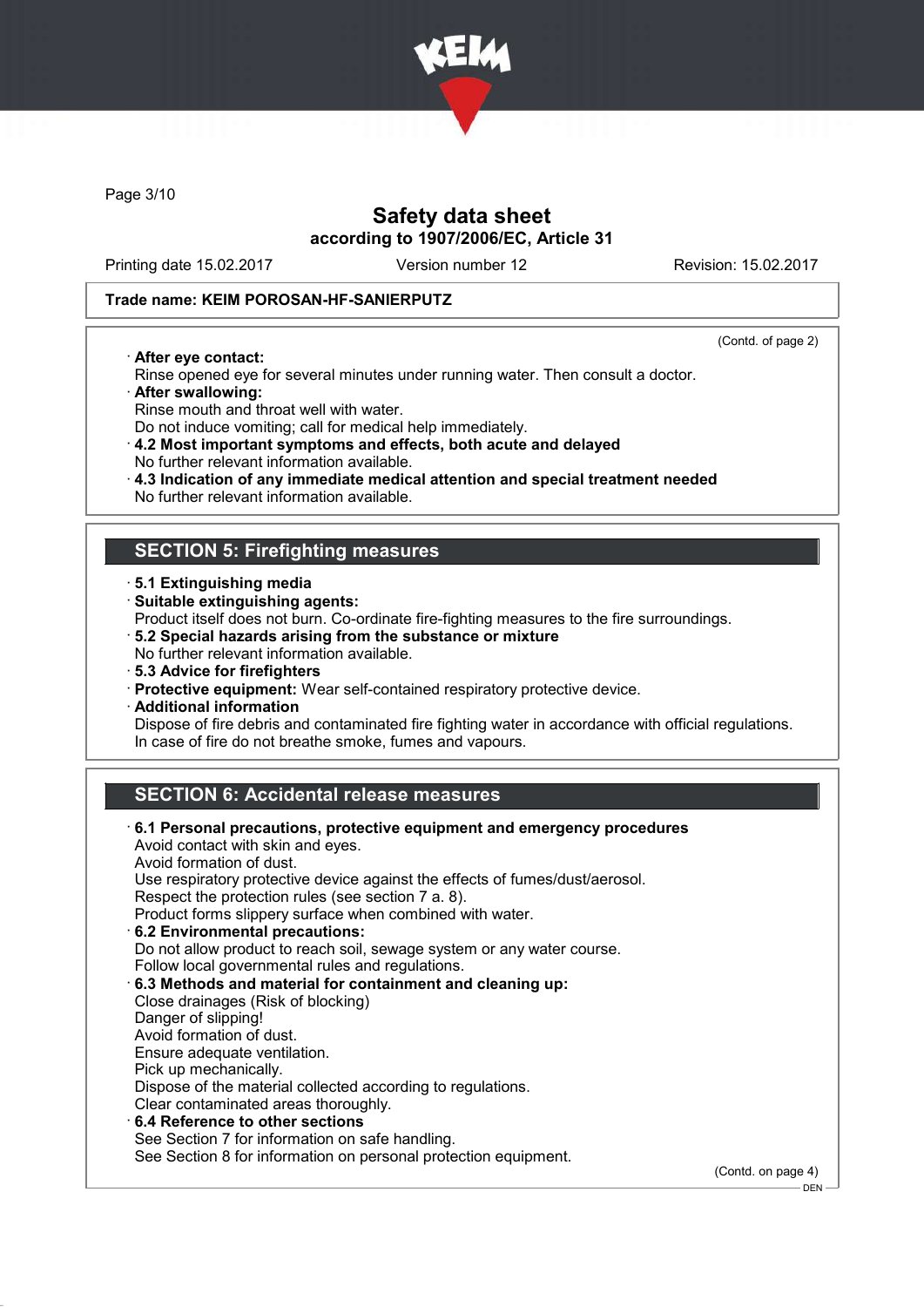

Page 4/10

## Safety data sheet according to 1907/2006/EC, Article 31

Printing date 15.02.2017 Version number 12 Revision: 15.02.2017

#### Trade name: KEIM POROSAN-HF-SANIERPUTZ

(Contd. of page 3)

See Section 13 for disposal information.

### SECTION 7: Handling and storage

· 7.1 Precautions for safe handling Avoid contact with skin and eyes. Keep receptacles tightly sealed. Prevent formation of dust. Ensure good ventilation/exhaustion at the workplace. Any unavoidabledeposit of dust must be regularly removed. See item 8 for information about suitable protective equipment and technical precautions. Respect the protection rules. · Information about fire - and explosion protection: The product is not flammable. No special measures required. · 7.2 Conditions for safe storage, including any incompatibilities · Storage: · Requirements to be met by storerooms and receptacles: Keep in the original containers in a cool and dry place. Store only in unopened original receptacles. · Information about storage in one common storage facility: Do not store together with acids. · Further information about storage conditions: Store in dry conditions. Protect from humidity and water. Avoid dust formations and deposits. Keep container tightly sealed. Protect from heat and direct sunlight. · Storage class: 13 · 7.3 Specific end use(s) No further relevant information available.

## SECTION 8: Exposure controls/personal protection

| 8.1 Control parameters                                                    |  |                                                                         |                              |  |                    |
|---------------------------------------------------------------------------|--|-------------------------------------------------------------------------|------------------------------|--|--------------------|
| · Ingredients with limit values that require monitoring at the workplace: |  |                                                                         |                              |  |                    |
|                                                                           |  | 65997-15-1 Cement, portland, chemicals                                  |                              |  |                    |
|                                                                           |  | AGW (Germany) Long-term value: 5 E mg/m <sup>3</sup><br><b>DFG</b>      |                              |  |                    |
|                                                                           |  | 1305-62-0 calcium dihydroxide                                           |                              |  |                    |
|                                                                           |  | AGW (Germany) Long-term value: 1E mg/m <sup>3</sup><br>2(I); Y, EU, DFG |                              |  |                    |
| $\cdot$ DNELs                                                             |  |                                                                         |                              |  |                    |
|                                                                           |  | 1305-62-0 calcium dihydroxide                                           |                              |  |                    |
|                                                                           |  | Inhalative Acute - local effects, worker                                | 4 mg/m <sup>3</sup> (worker) |  |                    |
|                                                                           |  |                                                                         |                              |  | (Contd. on page 5) |

 $-$  DEN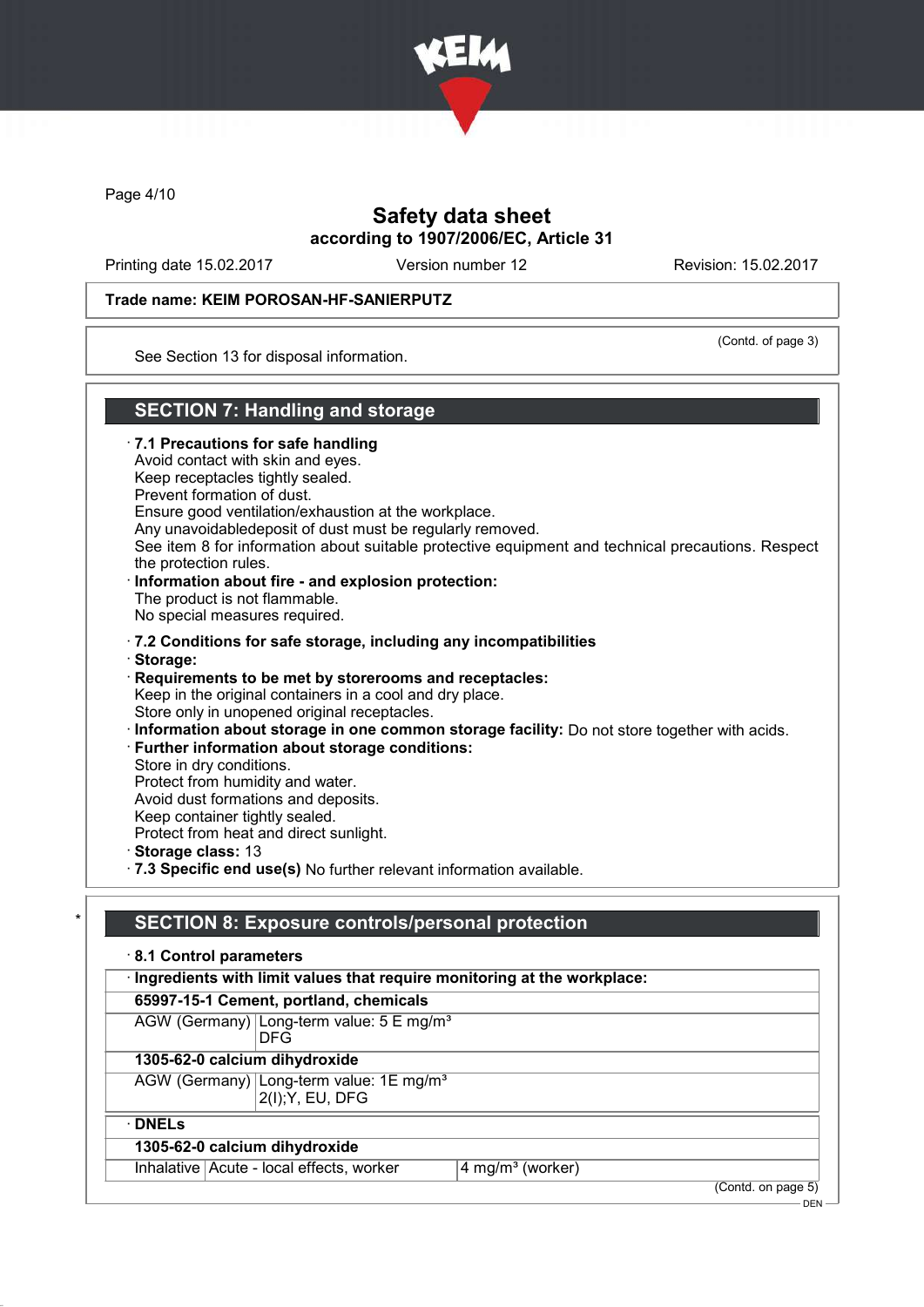

Page 5/10

## Safety data sheet according to 1907/2006/EC, Article 31

Printing date 15.02.2017 Version number 12 Revision: 15.02.2017

## Trade name: KEIM POROSAN-HF-SANIERPUTZ

|                                                                                                   | Acute - local effects, consumer                                                                                                                                                                                                                                                                                                                                                                                                                                                                                                                                                                                                                                                                                                                                                                     |  | (Contd. of page 4)<br>4 mg/m <sup>3</sup> (consumer)                                                                                                                                                                                                                                                                                                                                                                                                                                                                                                                                                                                                                                                        |  |
|---------------------------------------------------------------------------------------------------|-----------------------------------------------------------------------------------------------------------------------------------------------------------------------------------------------------------------------------------------------------------------------------------------------------------------------------------------------------------------------------------------------------------------------------------------------------------------------------------------------------------------------------------------------------------------------------------------------------------------------------------------------------------------------------------------------------------------------------------------------------------------------------------------------------|--|-------------------------------------------------------------------------------------------------------------------------------------------------------------------------------------------------------------------------------------------------------------------------------------------------------------------------------------------------------------------------------------------------------------------------------------------------------------------------------------------------------------------------------------------------------------------------------------------------------------------------------------------------------------------------------------------------------------|--|
|                                                                                                   | Long-term - local effects, worker                                                                                                                                                                                                                                                                                                                                                                                                                                                                                                                                                                                                                                                                                                                                                                   |  | 1 mg/m <sup>3</sup> (worker)                                                                                                                                                                                                                                                                                                                                                                                                                                                                                                                                                                                                                                                                                |  |
| Long-term - local effects, consumer                                                               |                                                                                                                                                                                                                                                                                                                                                                                                                                                                                                                                                                                                                                                                                                                                                                                                     |  | 1 (consumer)                                                                                                                                                                                                                                                                                                                                                                                                                                                                                                                                                                                                                                                                                                |  |
|                                                                                                   |                                                                                                                                                                                                                                                                                                                                                                                                                                                                                                                                                                                                                                                                                                                                                                                                     |  |                                                                                                                                                                                                                                                                                                                                                                                                                                                                                                                                                                                                                                                                                                             |  |
| · PNECs                                                                                           |                                                                                                                                                                                                                                                                                                                                                                                                                                                                                                                                                                                                                                                                                                                                                                                                     |  |                                                                                                                                                                                                                                                                                                                                                                                                                                                                                                                                                                                                                                                                                                             |  |
|                                                                                                   | 1305-62-0 calcium dihydroxide                                                                                                                                                                                                                                                                                                                                                                                                                                                                                                                                                                                                                                                                                                                                                                       |  |                                                                                                                                                                                                                                                                                                                                                                                                                                                                                                                                                                                                                                                                                                             |  |
|                                                                                                   | Aquatic compartment - freshwater                                                                                                                                                                                                                                                                                                                                                                                                                                                                                                                                                                                                                                                                                                                                                                    |  | 0.49 mg/l (freshwater)                                                                                                                                                                                                                                                                                                                                                                                                                                                                                                                                                                                                                                                                                      |  |
|                                                                                                   | Aquatic compartment - marine water                                                                                                                                                                                                                                                                                                                                                                                                                                                                                                                                                                                                                                                                                                                                                                  |  | 0.32 mg/l (marine water)                                                                                                                                                                                                                                                                                                                                                                                                                                                                                                                                                                                                                                                                                    |  |
| Terrestrial compartment - soil                                                                    |                                                                                                                                                                                                                                                                                                                                                                                                                                                                                                                                                                                                                                                                                                                                                                                                     |  | 1080 mg/kg dw (soil)                                                                                                                                                                                                                                                                                                                                                                                                                                                                                                                                                                                                                                                                                        |  |
| Sewage treatment plant                                                                            |                                                                                                                                                                                                                                                                                                                                                                                                                                                                                                                                                                                                                                                                                                                                                                                                     |  | 3 mg/l (sewage sludge)                                                                                                                                                                                                                                                                                                                                                                                                                                                                                                                                                                                                                                                                                      |  |
|                                                                                                   |                                                                                                                                                                                                                                                                                                                                                                                                                                                                                                                                                                                                                                                                                                                                                                                                     |  | Additional information: The lists valid during the making were used as basis.                                                                                                                                                                                                                                                                                                                                                                                                                                                                                                                                                                                                                               |  |
| Filter: FFP2<br>Protective gloves<br>is recommended.<br>Eye protection:<br>Tightly sealed goggles | · Personal protective equipment:<br><b>General protective and hygienic measures:</b><br>Avoid contact with the eyes and skin.<br>Do not inhale dust / smoke / mist.<br>Wash hands before breaks and at the end of work.<br>Immediately remove all soiled and contaminated clothing<br><b>Respiratory protection:</b><br>In a dusty environment wear suitable facemask.<br>· Protection of hands:<br>Alkaline resistant gloves<br><b>Material of gloves</b><br>suitable material e.g.:<br>Nitrile impregnated cotton-gloves<br>Recommended thickness of the material: $\geq 0.5$ mm<br>to be checked prior to the application.<br>Penetration time of glove material<br>Value for the permeation: Level $\geq 6$ (480 min)<br>has to be observed.<br>In a dusty environment wear protective goggles. |  | Vacuum clean contaminated clothing. Do not blow or brush off contamination.<br>The selection of the suitable gloves does not only depend on the material, but also on further marks<br>of quality and varies from manufacturer to manufacturer. As the product is a preparation of several<br>substances, the resistance of the glove material can not be calculated in advance and has therefore<br>The determined penetration times according to EN 374 part III are not performed under practical<br>conditions. Therefore a maximum wearing time, which corresponds to 50% of the penetration time,<br>The exact break trough time has to be found out by the manufacturer of the protective gloves and |  |

DEN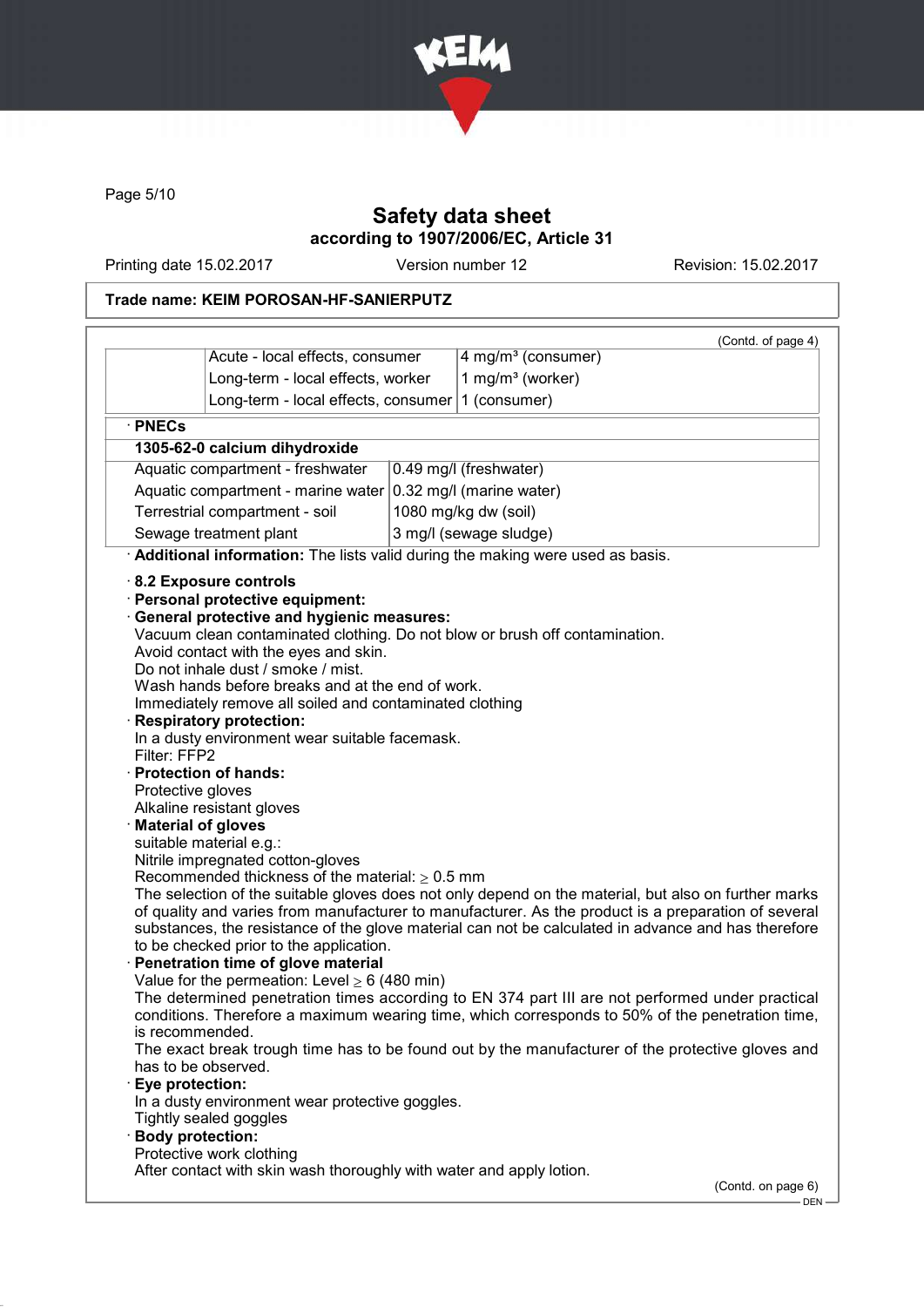

Page 6/10

# Safety data sheet according to 1907/2006/EC, Article 31

Printing date 15.02.2017 Version number 12 Revision: 15.02.2017

### Trade name: KEIM POROSAN-HF-SANIERPUTZ

(Contd. of page 5) · Limitation and supervision of exposure into the environment See Section 12 and 6.2

| .9.1 Information on basic physical and chemical properties<br><b>General Information</b> |                                               |  |
|------------------------------------------------------------------------------------------|-----------------------------------------------|--|
| · Appearance:                                                                            |                                               |  |
| Form:                                                                                    | powdery, grainy                               |  |
| Colour:                                                                                  | nature white                                  |  |
| · Odour:                                                                                 | <b>Odourless</b>                              |  |
| Odour threshold:                                                                         | Not determined.                               |  |
| · pH-value at 20 °C:                                                                     | $11.5 - 13.5*$                                |  |
|                                                                                          | with water mixed                              |  |
| Change in condition                                                                      |                                               |  |
| <b>Melting point/freezing point:</b>                                                     | Undetermined.                                 |  |
| Initial boiling point and boiling range: Not applicable.                                 |                                               |  |
| · Flash point:                                                                           | Not applicable.                               |  |
| · Flammability (solid, gas):                                                             | Not applicable.                               |  |
| · Ignition temperature:                                                                  | Not determined.                               |  |
| · Decomposition temperature:                                                             | Not determined.                               |  |
| · Auto-ignition temperature:                                                             | Product is not selfigniting.                  |  |
| · Explosive properties:                                                                  | Product does not present an explosion hazard. |  |
| <b>Explosion limits:</b>                                                                 |                                               |  |
| Lower:                                                                                   | Not applicable.                               |  |
| Upper:                                                                                   | Not applicable.                               |  |
| <b>Oxidising properties</b>                                                              | Not applicable.                               |  |
| · Vapour pressure:                                                                       | Not applicable.                               |  |
| · Density at 20 °C:                                                                      | 1.2-1.5* $g/cm^{3}$                           |  |
|                                                                                          | <b>Bulk density</b>                           |  |
| · Relative density                                                                       | Not determined.                               |  |
| · Vapour density                                                                         | Not applicable.                               |  |
| <b>Evaporation rate</b>                                                                  | Not applicable.                               |  |
| · Solubility in / Miscibility with                                                       |                                               |  |
| water at 20 °C:                                                                          | < 2 g/l (Ca(OH)2)                             |  |
|                                                                                          | miscible                                      |  |
| · Partition coefficient: n-octanol/water:                                                | Not applicable.                               |  |
| · Viscosity:                                                                             |                                               |  |
| Dynamic:                                                                                 | Not applicable.                               |  |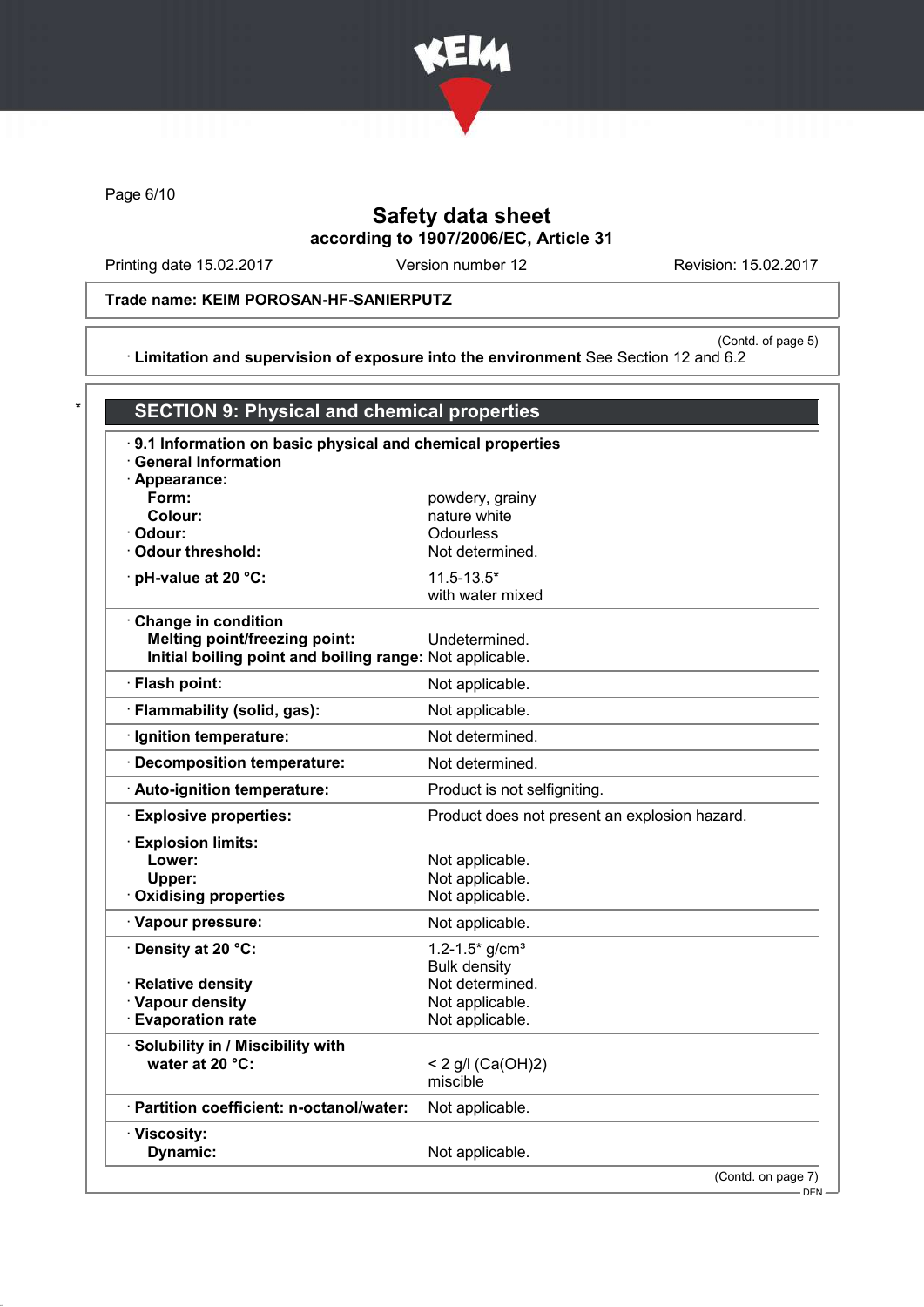

Page 7/10

## Safety data sheet according to 1907/2006/EC, Article 31

Printing date 15.02.2017 Version number 12 Revision: 15.02.2017

(Contd. of page 6)

#### Trade name: KEIM POROSAN-HF-SANIERPUTZ

Kinematic: Not applicable.<br>
9.2 Other information **Accord 1989** The values are

\* The values are for freshly produced material and may change with the time.

### SECTION 10: Stability and reactivity

- · 10.1 Reactivity Reacts with water alkaline and hardens.
- · 10.2 Chemical stability Stable under normal conditions of storage and use.
- · Thermal decomposition / conditions to be avoided:
- Stable at environment temperature.
- No decomposition if used and stored according to specifications.
- · 10.3 Possibility of hazardous reactions No dangerous reactions known.
- · 10.4 Conditions to avoid Humidity
- · 10.5 Incompatible materials: Acids
- · 10.6 Hazardous decomposition products:

No hazardous decomposition products if stored and handled as prescribed.

### **SECTION 11: Toxicological information**

· 11.1 Information on toxicological effects

· Acute toxicity Based on available data, the classification criteria are not met.

#### · LD/LC50 values relevant for classification:

#### 1305-62-0 calcium dihydroxide

Oral LD50 >2000 mg/kg (rat) (OECD 425)

Dermal  $|LD50|$  > 2500 mg/kg (rabbit) (OECD 402)

Primary irritant effect:

#### Skin corrosion/irritation

- Causes skin irritation.
- · Serious eye damage/irritation
- Causes serious eye damage.
- · during inhalation: Irritating to respiratory system.
- · during swallowing: Irritant effect possible
- **Respiratory or skin sensitisation**
- Product is reduced in chromate. Within the indicated storage time sensitization is not expected.
- Other information (about experimental toxicology):
- Experimental analysis are not available.

The product was not tested. The statements on toxicology have been derived from the properties of the individual components.

- · CMR effects (carcinogenity, mutagenicity and toxicity for reproduction) not applicable
- Germ cell mutagenicity Based on available data, the classification criteria are not met.
- · Carcinogenicity Based on available data, the classification criteria are not met.
- · Reproductive toxicity Based on available data, the classification criteria are not met.
- · STOT-single exposure
- May cause respiratory irritation.

(Contd. on page 8)

DEN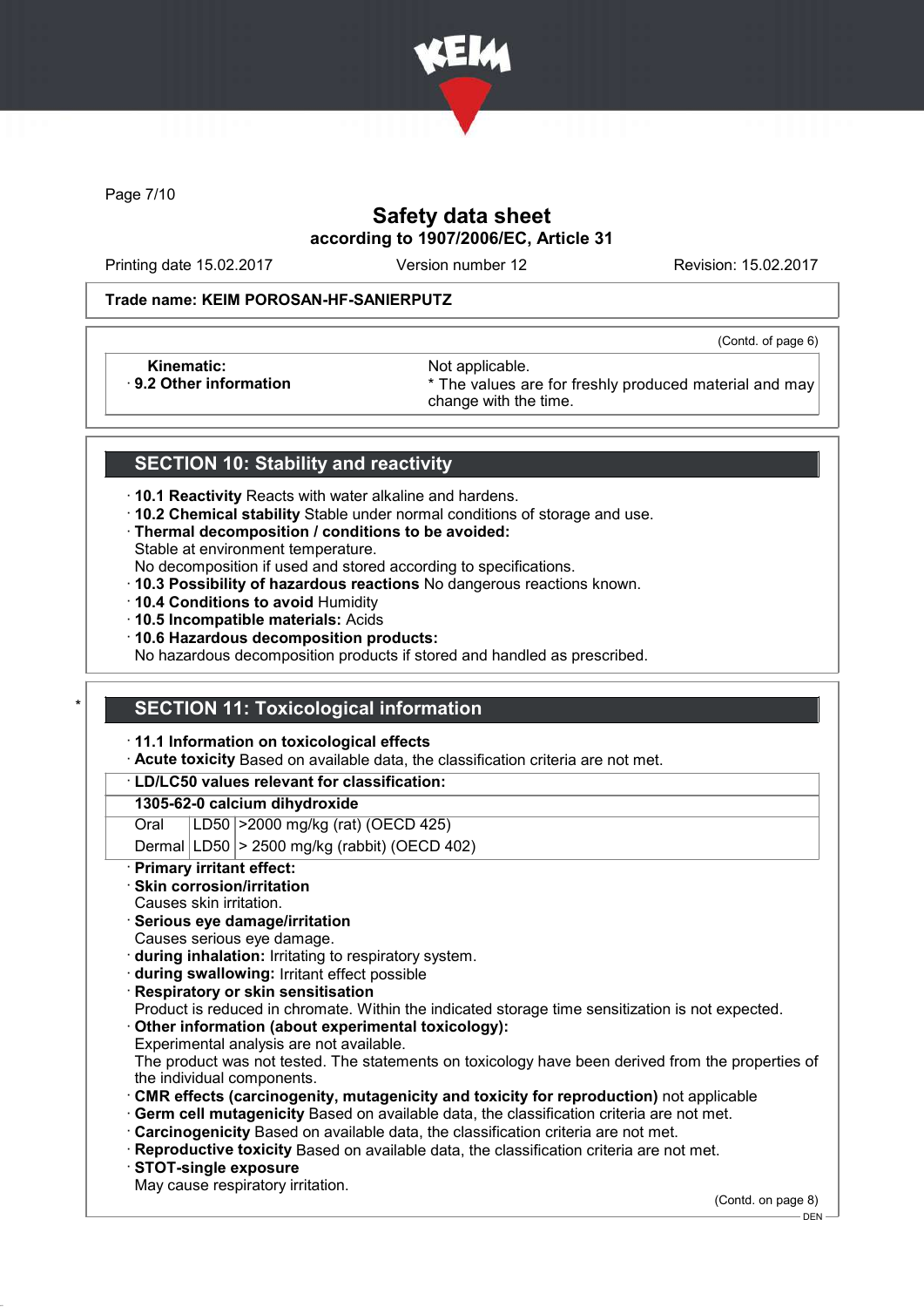

Page 8/10

## Safety data sheet according to 1907/2006/EC, Article 31

Printing date 15.02.2017 Version number 12 Revision: 15.02.2017

### Trade name: KEIM POROSAN-HF-SANIERPUTZ

(Contd. of page 7)

· STOT-repeated exposure Based on available data, the classification criteria are not met. · Aspiration hazard Based on available data, the classification criteria are not met.

| 1305-62-0 calcium dihydroxide                                                                                                    |                                                                                                                                                                                                                                                                                                                                                                                                                                                                                                                                                                                                     |
|----------------------------------------------------------------------------------------------------------------------------------|-----------------------------------------------------------------------------------------------------------------------------------------------------------------------------------------------------------------------------------------------------------------------------------------------------------------------------------------------------------------------------------------------------------------------------------------------------------------------------------------------------------------------------------------------------------------------------------------------------|
| <b>NOEC</b>                                                                                                                      | 72h; 48 mg/l (freshwater alga)                                                                                                                                                                                                                                                                                                                                                                                                                                                                                                                                                                      |
|                                                                                                                                  | 14d; 32 mg/l (invertebrate marine organisms)                                                                                                                                                                                                                                                                                                                                                                                                                                                                                                                                                        |
|                                                                                                                                  | EC10/LC10 oder NOEC 2000 mg/kg (Soil macro-organisms)                                                                                                                                                                                                                                                                                                                                                                                                                                                                                                                                               |
|                                                                                                                                  | 12000 mg/kg (soil microorganisms)                                                                                                                                                                                                                                                                                                                                                                                                                                                                                                                                                                   |
| <b>NOEC</b>                                                                                                                      | 21d; 1080 mg/kg (plants)                                                                                                                                                                                                                                                                                                                                                                                                                                                                                                                                                                            |
| EC 50/48h                                                                                                                        | 49.1 mg/l (freshwater invertebrate organisms)                                                                                                                                                                                                                                                                                                                                                                                                                                                                                                                                                       |
| EC 50/72 h                                                                                                                       | 184.57 mg/l (freshwater alga)                                                                                                                                                                                                                                                                                                                                                                                                                                                                                                                                                                       |
| LC 50/96 h                                                                                                                       | 457 mg/l (marine fish)                                                                                                                                                                                                                                                                                                                                                                                                                                                                                                                                                                              |
|                                                                                                                                  | 50.6 mg/l (freshwater fish)                                                                                                                                                                                                                                                                                                                                                                                                                                                                                                                                                                         |
|                                                                                                                                  | 158 mg/l (invertebrate marine organisms)                                                                                                                                                                                                                                                                                                                                                                                                                                                                                                                                                            |
| · Additional ecological information:<br>· AOX-indication:                                                                        | · 12.4 Mobility in soil No further relevant information available.                                                                                                                                                                                                                                                                                                                                                                                                                                                                                                                                  |
| EU guideline NO. 2006/11/EC:<br>of EU-directives 76/464/EWG.<br><b>General notes:</b><br>12.5 Results of PBT and vPvB assessment | According to our standard of knowledge the product does not contain any organic bounded halogen.<br>The product has no influence on the waste water's AOX-value.<br>According to the formulation contains the following heavy metals and compounds from the<br>According to our current data base the product does not consist of any heavy metals or substances<br>At present there are no ecotoxicological assessments.<br>Do not allow product to reach ground water, water course or sewage system.<br>Water hazard class 1 (German Regulation) (Self-assessment): slightly hazardous for water |

- · 13.1 Waste treatment methods
- · Recommendation

Must not be disposed with household garbage. Do not allow product to reach sewage system.

(Contd. on page 9)  $-$  DEN  $-$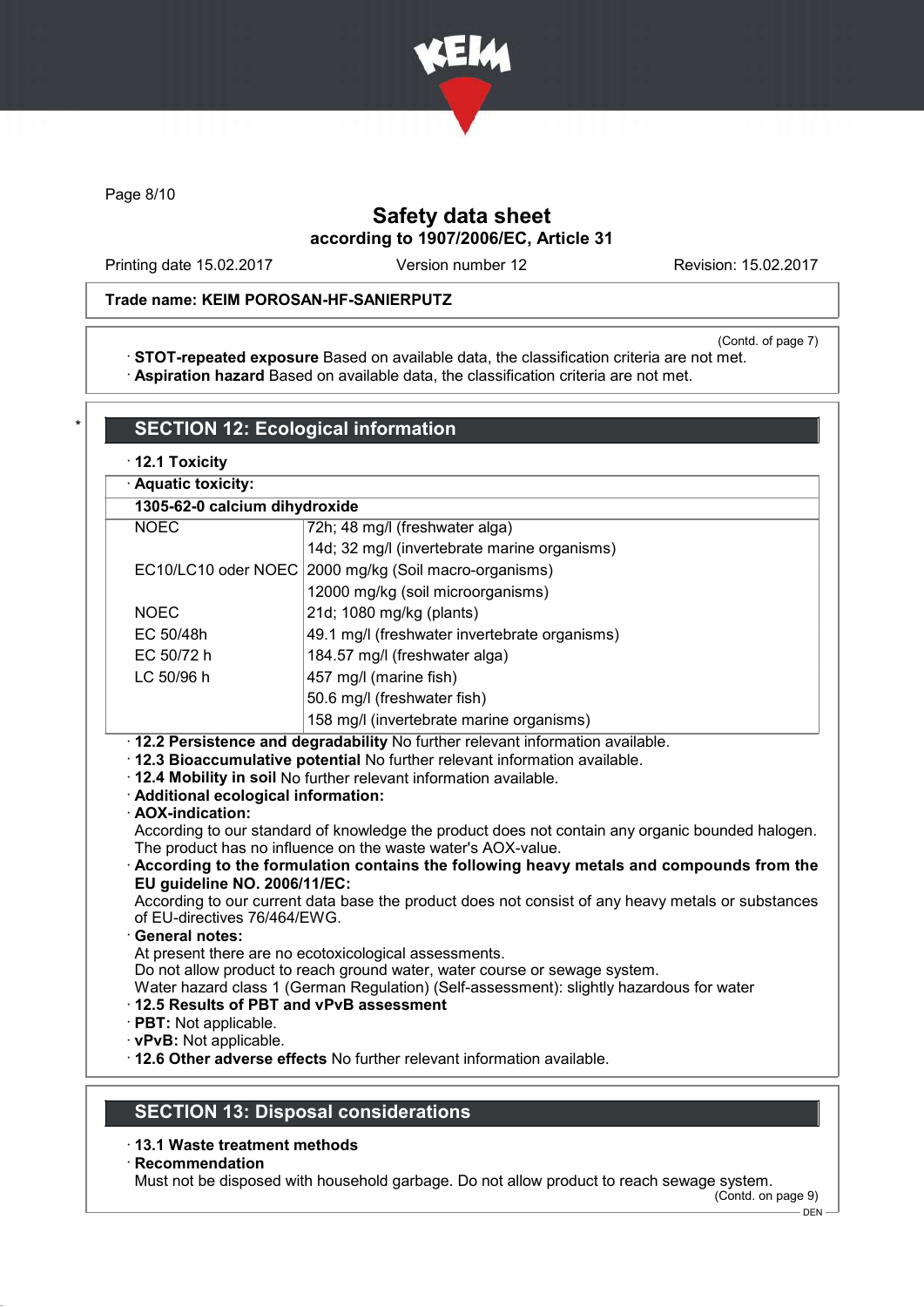

Page 9/10

## Safety data sheet according to 1907/2006/EC, Article 31

Printing date 15.02.2017 Version number 12 Revision: 15.02.2017

#### Trade name: KEIM POROSAN-HF-SANIERPUTZ

(Contd. of page 8)

Disposal must be made according to official regulations.

· European waste catalogue

17 01 01 concrete

· Uncleaned packaging: · Recommendation: Non contaminated packagings may be recycled.

Disposal must be made according to official regulations.

Recommended cleansing agents: Water, if necessary with cleansing agents.

### SECTION 14: Transport information

| $\cdot$ 14.1 UN-Number<br>· ADR, IMDG, IATA                                | Void                                                          |
|----------------------------------------------------------------------------|---------------------------------------------------------------|
| 14.2 UN proper shipping name<br>· ADR, IMDG, IATA                          | Void                                                          |
| 14.3 Transport hazard class(es)                                            |                                                               |
| · ADR, IMDG, IATA<br>· Class                                               | Void                                                          |
| $\cdot$ 14.4 Packing group<br>· ADR, IMDG, IATA                            | Void                                                          |
| 14.5 Environmental hazards:<br>$\cdot$ Marine pollutant:                   | No.                                                           |
| 14.6 Special precautions for user                                          | Not applicable.                                               |
| 14.7 Transport in bulk according to Annex II<br>of Marpol and the IBC Code | Not applicable.                                               |
| · Transport/Additional information:                                        | No dangerous good in sense of these transport<br>regulations. |
| · UN "Model Regulation":                                                   | Void                                                          |
|                                                                            |                                                               |

# **SECTION 15: Regulatory information**

· 15.1 Safety, health and environmental regulations/legislation specific for the substance or mixture

· Labelling according to Regulation (EC) No 1272/2008 For information on labelling please refer to section 2 of this document.

· Directive 2012/18/EU

· Named dangerous substances - ANNEX I None of the ingredients is listed.

(Contd. on page 10)

 $-$  DEN